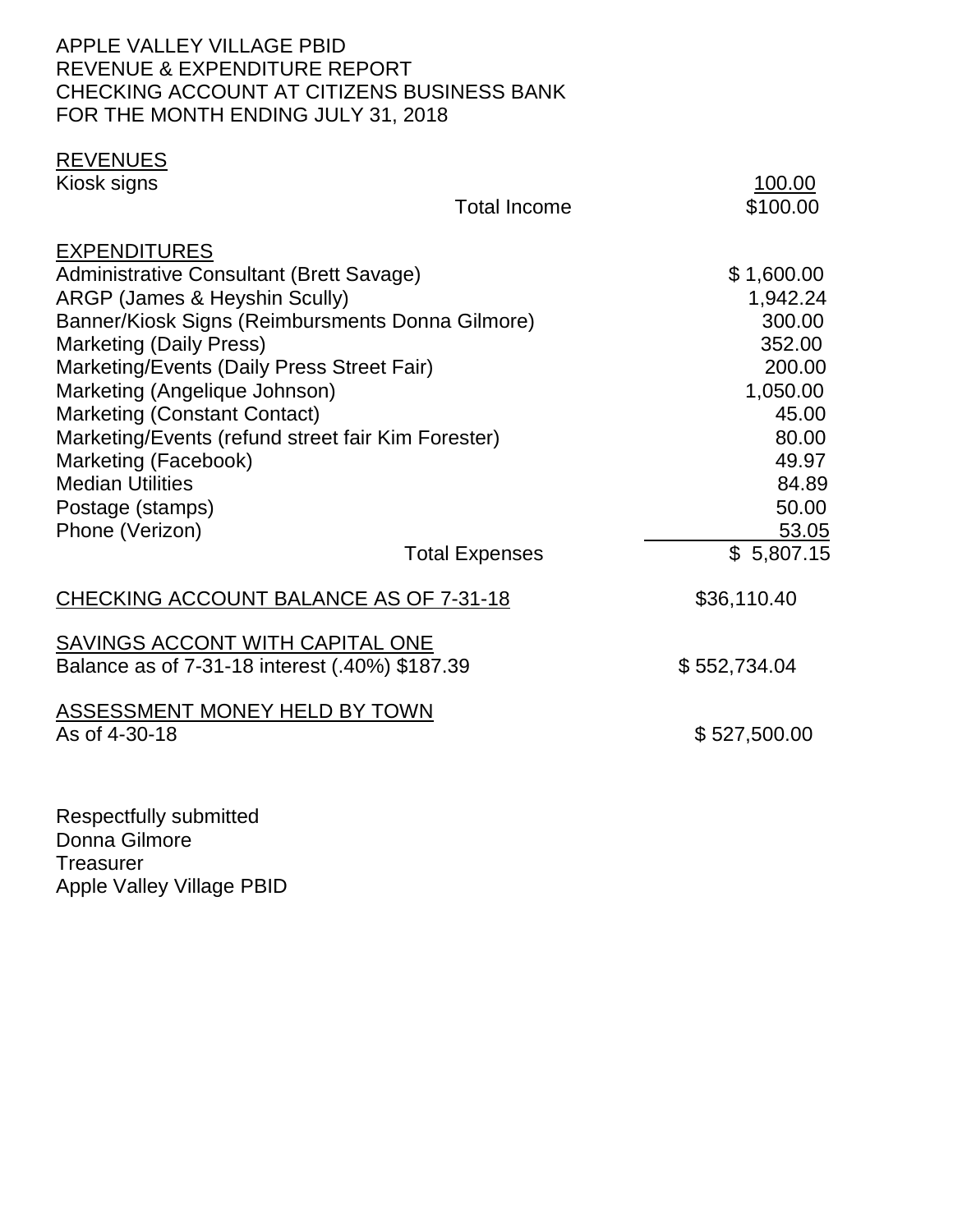#### APPLE VALLEY VILLAGE PBID REVENUE & EXPENDITURE REPORT CHECKING ACCOUNT AT CITIZENS BUSINESS BANK FOR THE MONTH ENDING AUGUST 31, 2018

| <b>REVENUES</b>                                      |                       |              |
|------------------------------------------------------|-----------------------|--------------|
| <b>Transfer of Funds from CD</b>                     |                       | \$25,000.00  |
| Kiosk signs                                          |                       | 300.00       |
|                                                      | <b>Total Income</b>   | \$25,300.00  |
| <b>EXPENDITURES</b>                                  |                       |              |
| <b>Administrative Consultant (Brett Savage)</b>      |                       | \$1,600.00   |
| Banner/Kiosk Signs (Reimbursments Donna Gilmore)     |                       | 300.00       |
| Basnners/Kiosk Signs (Namingit 4 U)                  |                       | 43.10        |
| Marketing/Events (Angelique Johnson)                 |                       | 4,750.00     |
| Marketing (Angelique Johnson)                        |                       | 1,050.00     |
| <b>Marketing (Constant Contact)</b>                  |                       | 45.00        |
| Marketing/Events (CBS - radio ads)                   |                       | 1,690.00     |
| Marketing/Events (El Dorado-radio ads)               |                       | 2,000.00     |
| Marketing/Events (Hi-Way Safety-plans)               |                       | 900.00       |
| Marketing/Events (Siverts Publishing)                |                       | 800.00       |
| Marketing/Events (Town of Apple Valley-insurance)    |                       | 245.00       |
| <b>Median Utilities (SCE)</b>                        |                       | 24.21        |
| Misc (Secretary of State)                            |                       | 20.00        |
| Capital Improvements (Merrill Johnson-plans grading) |                       | 6,250.00     |
| Phone (Verizon)                                      |                       | 53.05        |
|                                                      | <b>Total Expenses</b> | \$19,770.36  |
| <b>CHECKING ACCOUNT BALANCE AS OF 8-31-18</b>        |                       | \$41,640.04  |
| SAVINGS ACCONT WITH CAPITAL ONE                      |                       |              |
| Balance as of 8-31-18 interest (.40%) \$179.24       |                       | \$527,913.30 |
| <u>ASSESSMENT MONEY HELD BY TOWN</u>                 |                       |              |
| As of 4-30-18                                        |                       | \$527,500.00 |
|                                                      |                       |              |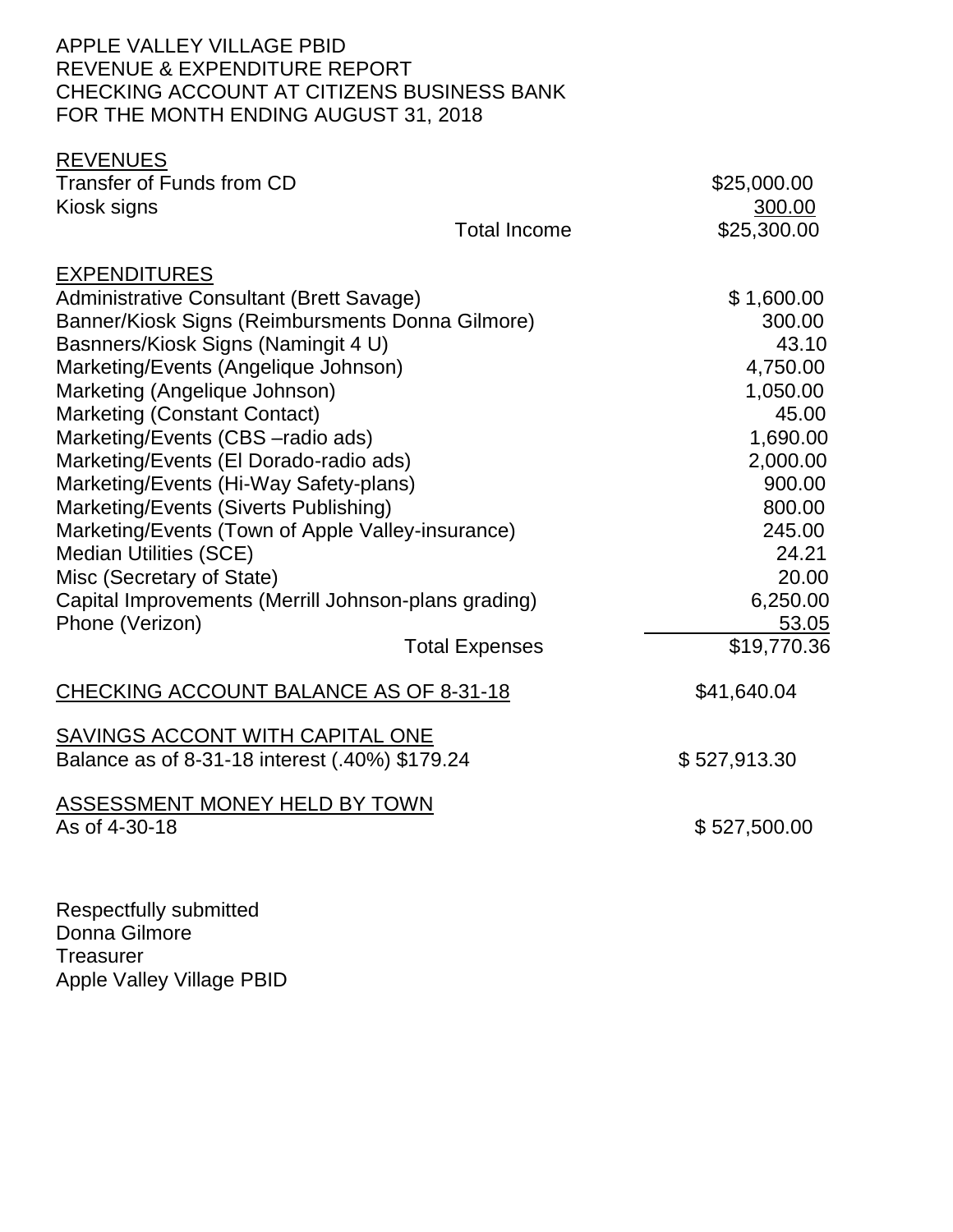#### APPLE VALLEY VILLAGE PBID REVENUE & EXPENDITURE REPORT CHECKING ACCOUNT AT CITIZENS BUSINESS BANK FOR THE MONTH ENDING SEPTEMBER 30, 2018

## **REVENUES**<br>Kiosk signs

| Kiosk signs                                                                 |                       | 100.00         |
|-----------------------------------------------------------------------------|-----------------------|----------------|
|                                                                             | <b>Total Income</b>   | \$100.00       |
| <b>EXPENDITURES</b>                                                         |                       |                |
| <b>Administrative Consultant (Brett Savage)</b>                             |                       | \$1,600.00     |
| Banner/Kiosk Signs (Reimbursments Donna Gilmore)                            |                       | 300.00         |
| Banners/Kiosk Signs (Namingit 4 U)                                          |                       | 387.90         |
| Marketing (Mojave Printing-Newsletters)                                     |                       | 1,583.90       |
| Marketing (Angelique Johnson)                                               |                       | 1,050.00       |
| <b>Marketing (Constant Contact)</b>                                         |                       | 45.00          |
| Marketing (Facebook)                                                        |                       | 132.65         |
| Marketing/Events (Hardy insurance)                                          |                       | 640.00         |
| Marketing/Events (Tonyan coffee-VIP booth)                                  |                       | 122.00         |
| Marketing/Events (Groovelabs)                                               |                       | 4,063.00       |
| Marketing/Events (Mojave Printing flyers)                                   |                       | 370.68         |
| Marketing/Events (Mojave Printing-postcards)                                |                       | 763.17         |
| Marketing/Events (Health permit)                                            |                       | 303.40         |
| Marketing/Events (United Rentals)                                           |                       | 1,073.00       |
| Marketing/Events (Naminit 4 U-signs)                                        |                       | 975.14         |
| Marketing/Events (Bear Valley Rentals)                                      |                       | 1,946.18       |
| Marketing/Events (Top N Barricads)<br>Marketing/Events (Henry Merenda-Band) |                       | 332.80         |
|                                                                             |                       | 500.00         |
| Marketing/Events (Donna Gilmore-car show prizes)                            |                       | 225.00         |
| Marketing/Events (Diamond-toilets)                                          |                       | 1,327.13       |
| <b>Median Utilities (Liberty)</b>                                           |                       | 60.58          |
| <b>Median Utilities (SCE)</b>                                               |                       | 25.00<br>68.80 |
| <b>Small Office Equipment (checks)</b><br>Phone (Verizon)                   |                       | 53.02          |
|                                                                             | <b>Total Expenses</b> | \$17,948.35    |
|                                                                             |                       |                |
| CHECKING ACCOUNT BALANCE AS OF 9-30-18                                      |                       | \$23,791.69    |
| <b>SAVINGS ACCOUNT WITH CAPITAL ONE</b>                                     |                       |                |
| Balance as of 9-30-18 interest (.40%) \$173.26                              |                       | \$528,086.54   |
| ASSESSMENT MONEY HELD BY TOWN                                               |                       |                |
| As of 4-30-18                                                               |                       | \$527,500.00   |
|                                                                             |                       |                |
|                                                                             |                       |                |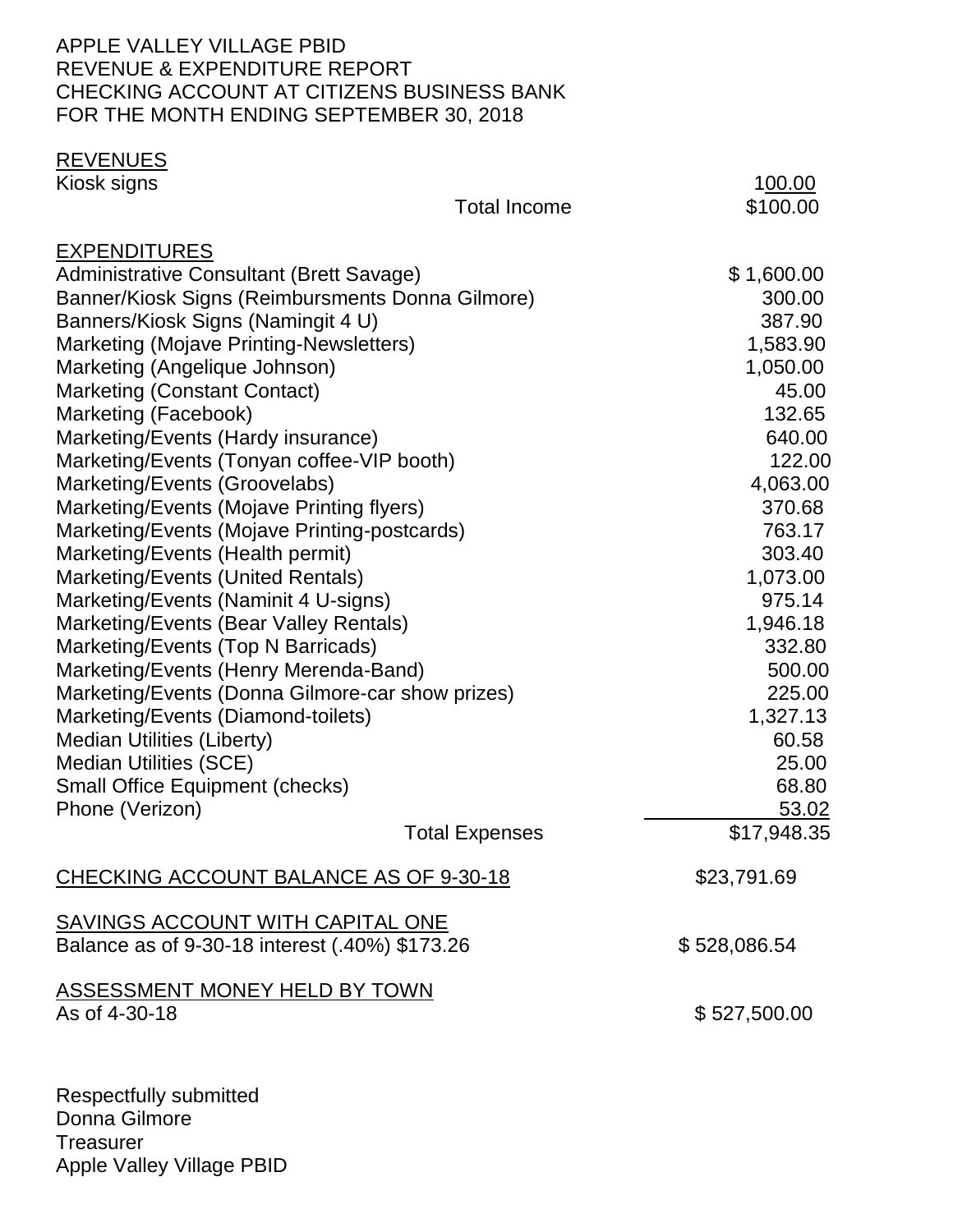#### APPLE VALLEY VILLAGE PBID REVENUE & EXPENDITURE REPORT CHECKING ACCOUNT AT CITIZENS BUSINESS BANK FOR THE MONTH ENDING OCTOBER 31, 2018

| <b>REVENUES</b>                                   |                       |              |
|---------------------------------------------------|-----------------------|--------------|
| <b>Parade Sponsor</b>                             |                       | 500.00       |
| Parade & Street Fair Fees                         |                       | 585.00       |
| Kiosk signs                                       |                       | 75.00        |
| <b>Refund From United Rentals</b>                 |                       | 534.36       |
| <b>Transfer of Funds</b>                          |                       | \$25,000.00  |
|                                                   | <b>Total Income</b>   | \$26,694.36  |
| <b>EXPENDITURES</b>                               |                       |              |
| Administrative Consultant (Brett Savage)          |                       | \$1,600.00   |
| Banner/Kiosk Signs (Reimbursments Donna Gilmore)  |                       | 300.00       |
| Banners/Kiosk Signs (Hitt Plumbing-banner change) |                       | 1,000.00     |
| Legal/Accounting (Daija Marie)                    |                       | 1,050.00     |
| Marketing (Angelique Johnson)                     |                       | 1,050.00     |
| <b>Marketing (Constant Contact)</b>               |                       | 45.00        |
| Marketing (Facebook)                              |                       | 67.35        |
| Marketing (Town of Apple Valley)                  |                       | 2,706.00     |
| Marketing/Events (Angelique Johnson)              |                       | 4,750.00     |
| Marketing/Events (C-Me Promtions-shirts)          |                       | 288.31       |
| Marketing/Events (Mojave Printing-flyers)         | 280.15                |              |
| Marketing/Events (Groovelabs)                     | 350.00                |              |
| Marketing/Events (Rusty Bull-burritos)            |                       | 225.18       |
| Marketing/Events (Daily Press)                    |                       | 1,500.00     |
| Marketing/Events (parade prizes)                  |                       | 1,025.00     |
| Marketing/Events (Jones Electric-wiring)          |                       | 160.00       |
| Marketing/Events (Donations)                      |                       | 900.00       |
| Misc (returned check charge)                      |                       | 91.00        |
| <b>Median Utilities (SCE)</b>                     |                       | 25.83        |
| Phone (Verizon)                                   |                       | 53.11        |
|                                                   | <b>Total Expenses</b> | \$17,466.93  |
| CHECKING ACCOUNT BALANCE AS OF 10-31-18           |                       | \$33,089.12  |
| SAVINGS ACCOUNT WITH CAPITAL ONE                  |                       |              |
| Balance as of 10-31-18 interest (.40%) \$170.61   |                       | \$503,257.20 |
| <b>ASSESSMENT MONEY HELD BY TOWN</b>              |                       |              |
| As of 4-30-18                                     |                       | \$527,500.00 |
|                                                   |                       |              |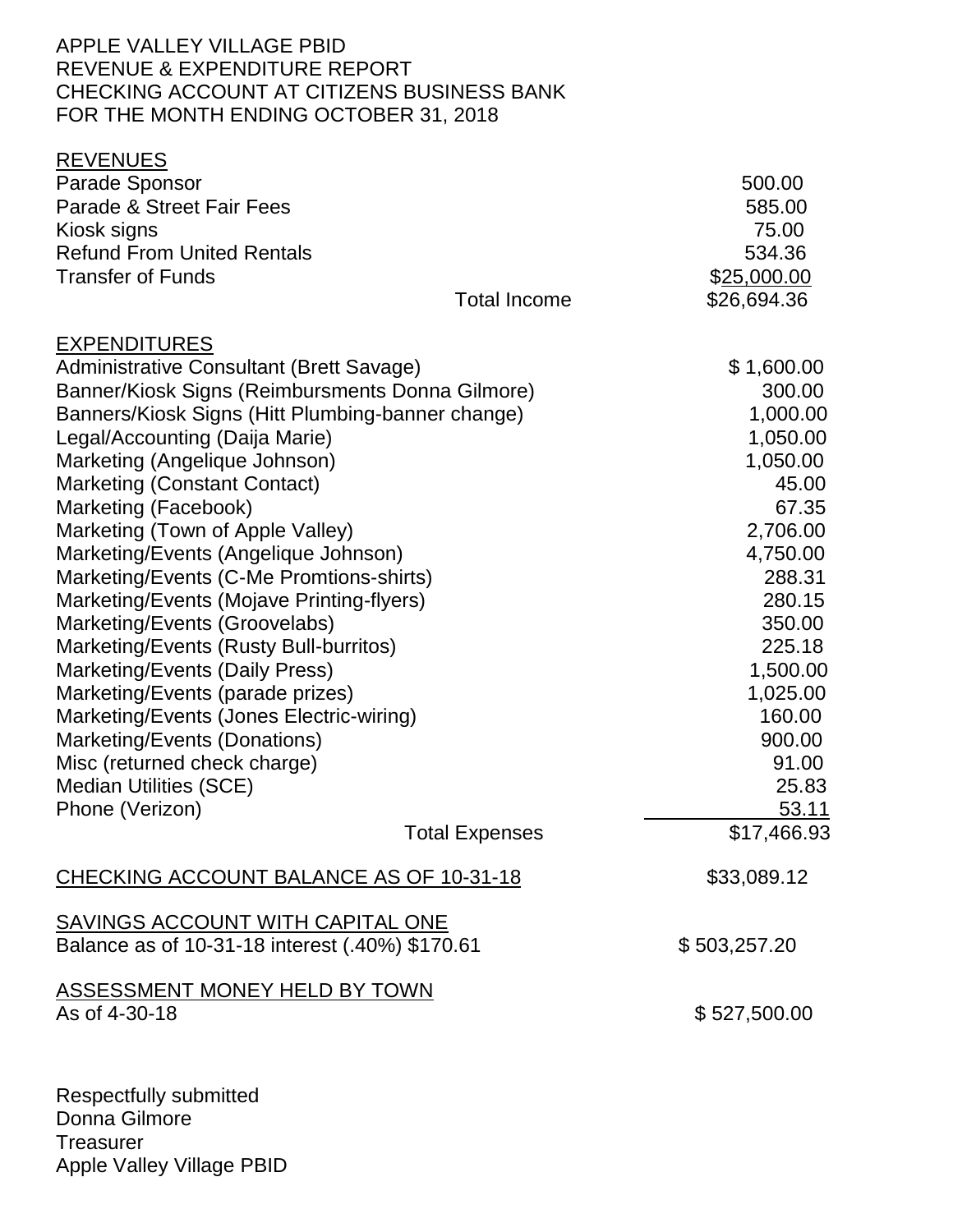#### APPLE VALLEY VILLAGE PBID REVENUE & EXPENDITURE REPORT CHECKING ACCOUNT AT CITIZENS BUSINESS BANK FOR THE MONTH ENDING NOVEMBER 26, 2018

#### REVENUES

| Parade & Street Fair Fees                                                                                                                                                                                                                                                 |                       | <u>115.00</u>                                                |
|---------------------------------------------------------------------------------------------------------------------------------------------------------------------------------------------------------------------------------------------------------------------------|-----------------------|--------------------------------------------------------------|
|                                                                                                                                                                                                                                                                           | <b>Total Income</b>   | \$115.00                                                     |
| <b>EXPENDITURES</b><br><b>Administrative Consultant (Brett Savage)</b><br>Banner/Kiosk Signs (Reimbursments Donna Gilmore)<br>Banners/Kiosk Signs (Namingit 4U)<br>Marketing (Angelique Johnson)<br><b>Marketing (Constant Contact)</b><br>Marketing/Events CBS radio ad) |                       | \$1,600.00<br>300.00<br>21.55<br>1,050.00<br>45.00<br>312.50 |
| Postage (PO Box Rental)<br><b>Median Utilities (Liberty)</b>                                                                                                                                                                                                              |                       | 112.00<br>55.61                                              |
| Phone (Verizon)                                                                                                                                                                                                                                                           |                       | <u>53.11</u>                                                 |
|                                                                                                                                                                                                                                                                           | <b>Total Expenses</b> | \$3,549.72                                                   |
| CHECKING ACCOUNT BALANCE AS OF 11-26-18                                                                                                                                                                                                                                   |                       | \$29,654.35                                                  |
| SAVINGS ACCOUNT WITH CAPITAL ONE<br>Balance as of 10-31-18 interest (.40%) \$170.61                                                                                                                                                                                       |                       | \$503,257.20                                                 |
| ASSESSMENT MONEY HELD BY TOWN<br>As of 4-30-18                                                                                                                                                                                                                            |                       | \$527,500.00                                                 |
|                                                                                                                                                                                                                                                                           |                       |                                                              |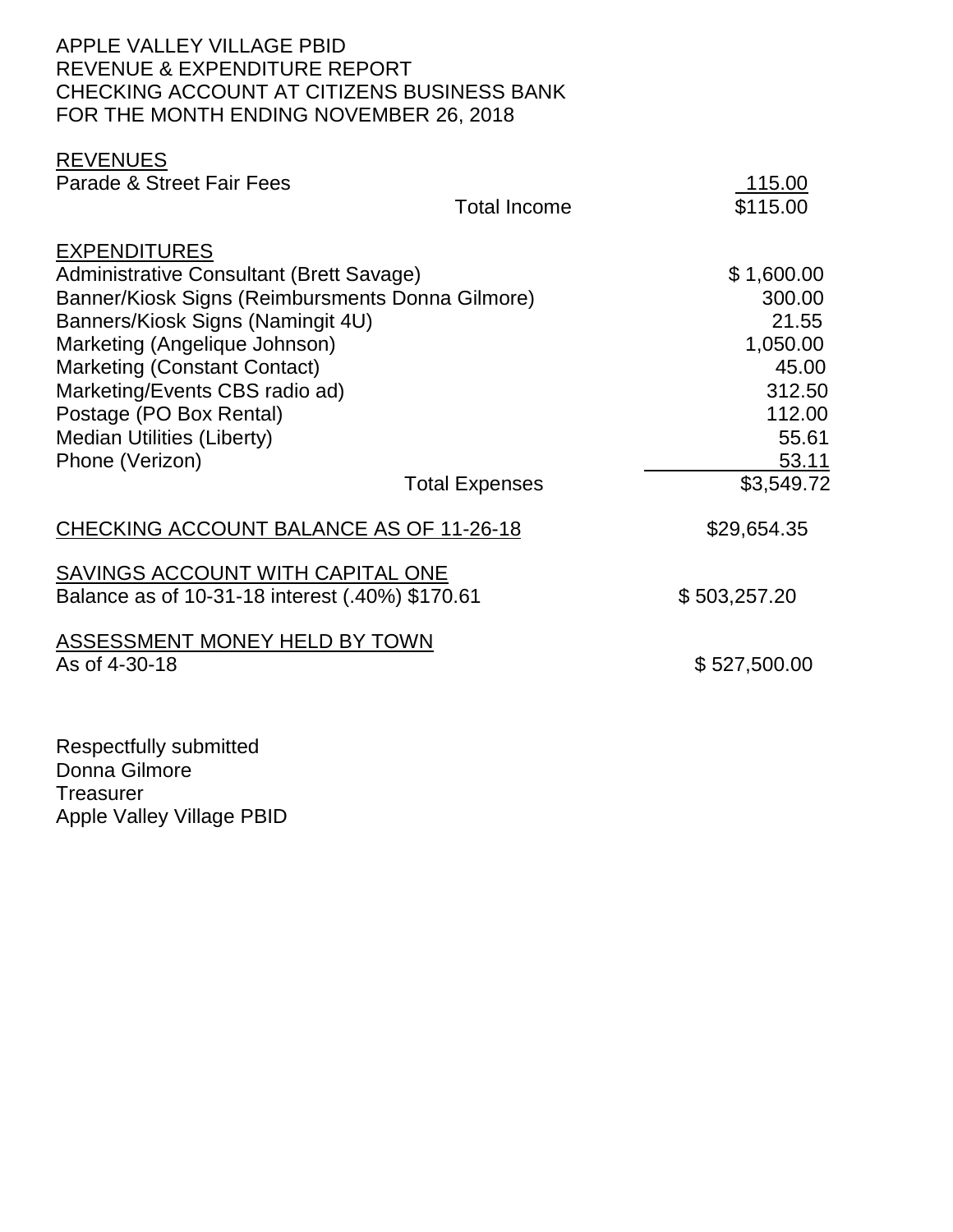#### APPLE VALLEY VILLAGE PBID REVENUE & EXPENDITURE REPORT CHECKING ACCOUNT AT CITIZENS BUSINESS BANK FOR THE MONTH ENDING DECEMBER 31, 2018

| <b>REVENUES</b>                                   |                       |              |
|---------------------------------------------------|-----------------------|--------------|
| Tsf of Funds from savings                         |                       | \$25,000.00  |
| Nsf check payment                                 |                       | 140.00       |
|                                                   | <b>Total Income</b>   | \$25,140.00  |
| <b>EXPENDITURES</b>                               |                       |              |
| <b>Administrative Consultant (Brett Savage)</b>   |                       | \$1,600.00   |
| Banner/Kiosk Signs (Reimbursments Donna Gilmore)  |                       | 300.00       |
| Banners/Kiosk Signs (Hitt Plumbing Banner change) |                       | 925.00       |
| Insurance (Philidelphia Ins.)                     |                       | 1,850.00     |
| Marketing (Angelique Johnson)                     |                       | 1,050.00     |
| <b>Marketing (Constant Contact)</b>               |                       | 45.00        |
| Marketing (Mojave Printing Newsletter)            |                       | 1,482.09     |
| Marketing (Facebook)                              |                       | 150.00       |
| Marketing (Axium Media)                           |                       | 385.00       |
| Marketing (AV Chamber membership)                 |                       | 325.00       |
| Marketing-Events (Daily Press ad)                 |                       | 1,000.00     |
| <b>Median Utilities (SCE)</b>                     |                       | 49.43        |
| Misc (Franchise Tax Board)                        |                       | 25.00        |
| Phone (Verizon)                                   |                       | 53.11        |
|                                                   | <b>Total Expenses</b> | \$9,239.63   |
| CHECKING ACCOUNT BALANCE AS OF 12-31-18           |                       | \$45,554.72  |
| SAVINGS ACCOUNT WITH CAPITAL ONE                  |                       |              |
| Balance as of 12-31-18 interest (.40%) \$163.34   |                       | \$478,585.70 |
| <b>ASSESSMENT MONEY HELD BY TOWN</b>              |                       |              |
| As of 4-30-18                                     |                       | \$527,500.00 |
|                                                   |                       |              |
|                                                   |                       |              |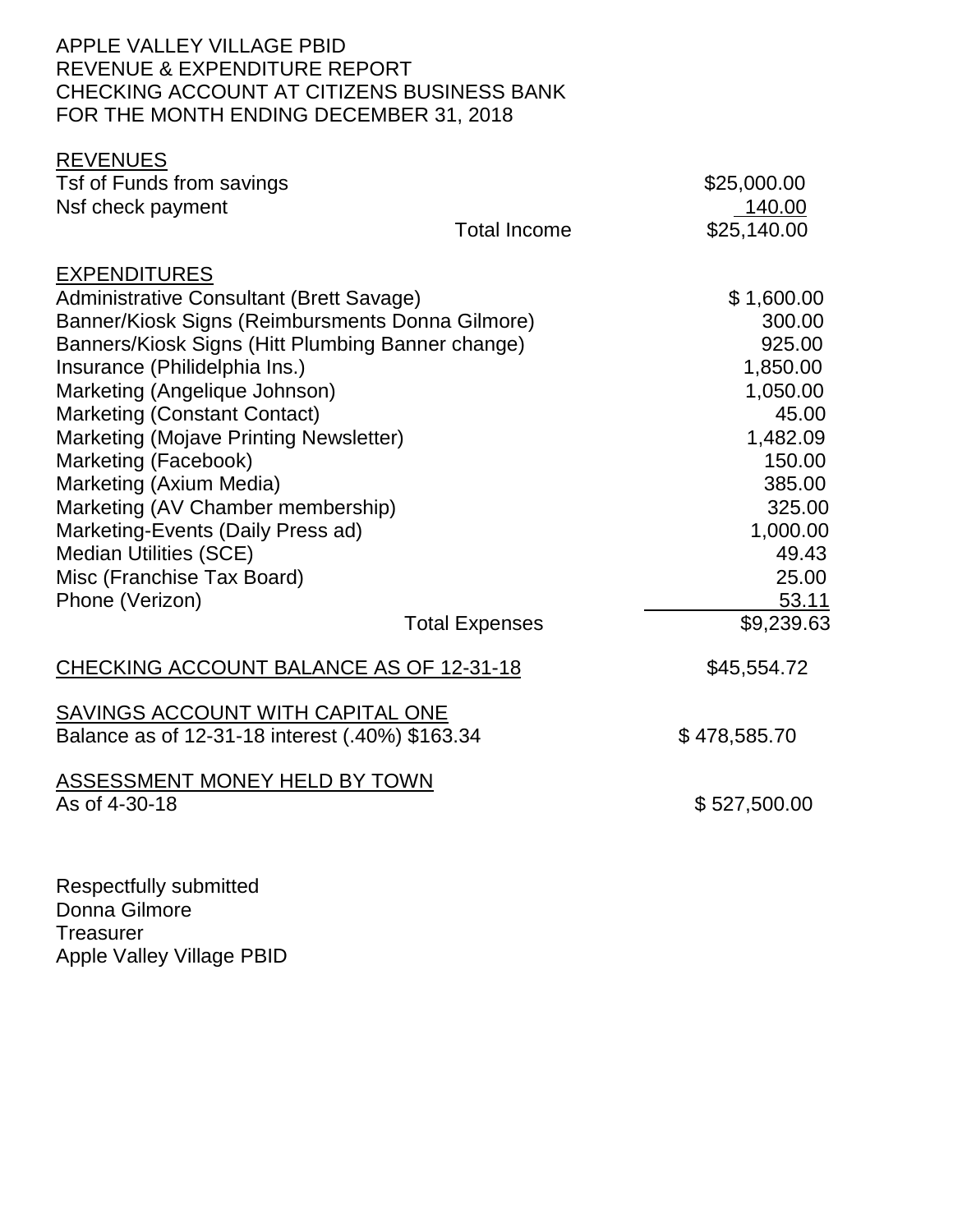#### APPLE VALLEY VILLAGE PBID REVENUE & EXPENDITURE REPORT CHECKING ACCOUNT AT CITIZENS BUSINESS BANK FOR THE MONTH ENDING JANUARY 31, 2019

## REVENUES

 $\overline{\text{Kiosk sians}}$   $\overline{\text{8}}$  250.00

|                                                                                                                                                                                                                                                                                           | <b>Total Income</b>   | $\mathfrak{L}$ | 250.00                                                                                   |
|-------------------------------------------------------------------------------------------------------------------------------------------------------------------------------------------------------------------------------------------------------------------------------------------|-----------------------|----------------|------------------------------------------------------------------------------------------|
| <b>EXPENDITURES</b><br>Administrative Secretary (Brett Savage)<br>Banner/Kiosk Signs (Reimbursments Donna Gilmore)<br>Banners/Kiosk Signs (Hitt Plumbing Banner change)<br>Marketing (Angelique Johnson)<br><b>Marketing (Constant Contact)</b><br>Marketing (Mojave Printing Newsletter) |                       |                | \$1,600.00<br>300.00<br>700.00<br>1,050.00<br>45.00<br>1,688.84                          |
| Marketing (Town of Apple Valley)<br>Marketing-Events (Christmas Lighting Contest)<br>Misc (Silverado-gift)<br><b>Office Supplies (Staples)</b><br>Offices Supplies (Brett Savage-ballot mailing)<br>Utilities (Liberty)<br>Utilites (SCE)<br>Phone (Verizon)                              | <b>Total Expenses</b> |                | 2,706.00<br>700.00<br>183.56<br>42.53<br>137.01<br>78.38<br>26.77<br>53.14<br>\$9,311.23 |
| CHECKING ACCOUNT BALANCE AS OF 1-31-19                                                                                                                                                                                                                                                    |                       |                | \$36,493.49                                                                              |
| SAVINGS ACCOUNT WITH CAPITAL ONE<br>Balance as of 1-31-19 interest (.40%) \$162.30                                                                                                                                                                                                        |                       |                | \$478,748.00                                                                             |
| <b>ASSESSMENT MONEY HELD BY TOWN</b><br>As of 4-30-18                                                                                                                                                                                                                                     |                       |                | \$527,500.00                                                                             |
|                                                                                                                                                                                                                                                                                           |                       |                |                                                                                          |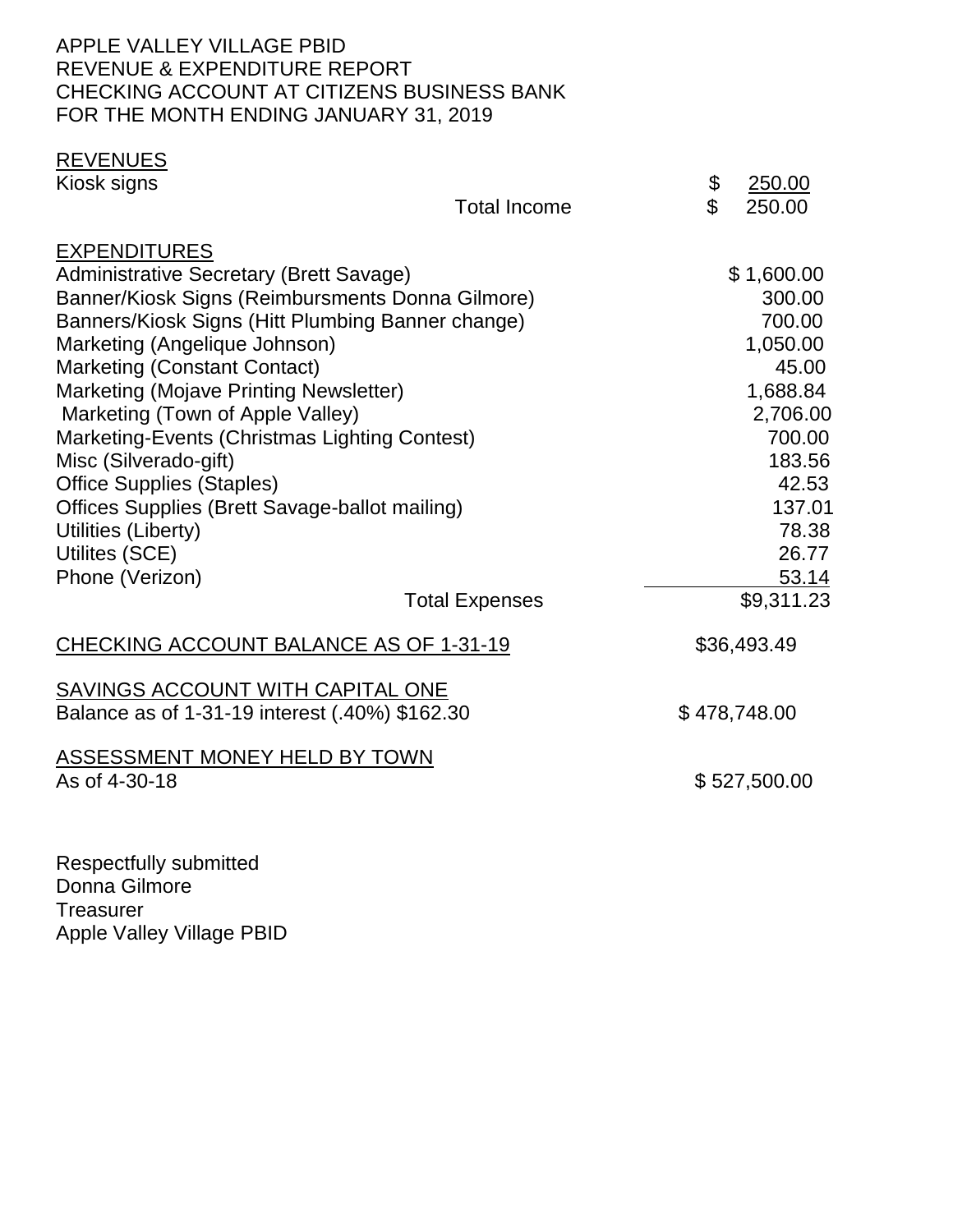#### APPLE VALLEY VILLAGE PBID REVENUE & EXPENDITURE REPORT CHECKING ACCOUNT AT CITIZENS BUSINESS BANK FOR THE MONTH ENDING FEBRUARY 28, 2019

| <b>REVENUES</b>                                                                    |                       |              |
|------------------------------------------------------------------------------------|-----------------------|--------------|
| <b>Check From Town</b>                                                             |                       | \$194,661.00 |
| Kiosk signs                                                                        |                       | 225.00       |
|                                                                                    | <b>Total Income</b>   | \$194,886.00 |
| <b>EXPENDITURES</b>                                                                |                       |              |
| Administrative Secretary (Brett Savage)                                            |                       | \$1,600.00   |
| Banner/Kiosk Signs (Reimbursments Donna Gilmore)                                   |                       | 300.00       |
| Marketing (Angelique Johnson)                                                      |                       | 2,550.00     |
| <b>Marketing (Constant Contact)</b>                                                |                       | 45.00        |
| Transfer to savings (Capital One)                                                  |                       | 150,000.00   |
| Utilites (SCE)                                                                     |                       | 24.84        |
| Phone (Verizon)                                                                    |                       | 53.14        |
|                                                                                    | <b>Total Expenses</b> | \$154,572.98 |
| CHECKING ACCOUNT BALANCE AS OF 2-28-19                                             |                       | \$76,806.51  |
| SAVINGS ACCOUNT WITH CAPITAL ONE<br>Balance as of 2-28-19 interest (.40%) \$182.75 |                       | \$628,930.71 |
|                                                                                    |                       |              |
| <b>ASSESSMENT MONEY HELD BY TOWN</b>                                               |                       |              |
| As of 4-30-18                                                                      |                       | \$527,500.00 |
|                                                                                    |                       |              |
| <b>Respectfully submitted</b><br>$D = 2$                                           |                       |              |

Donna Gilmore **Treasurer** Apple Valley Village PBID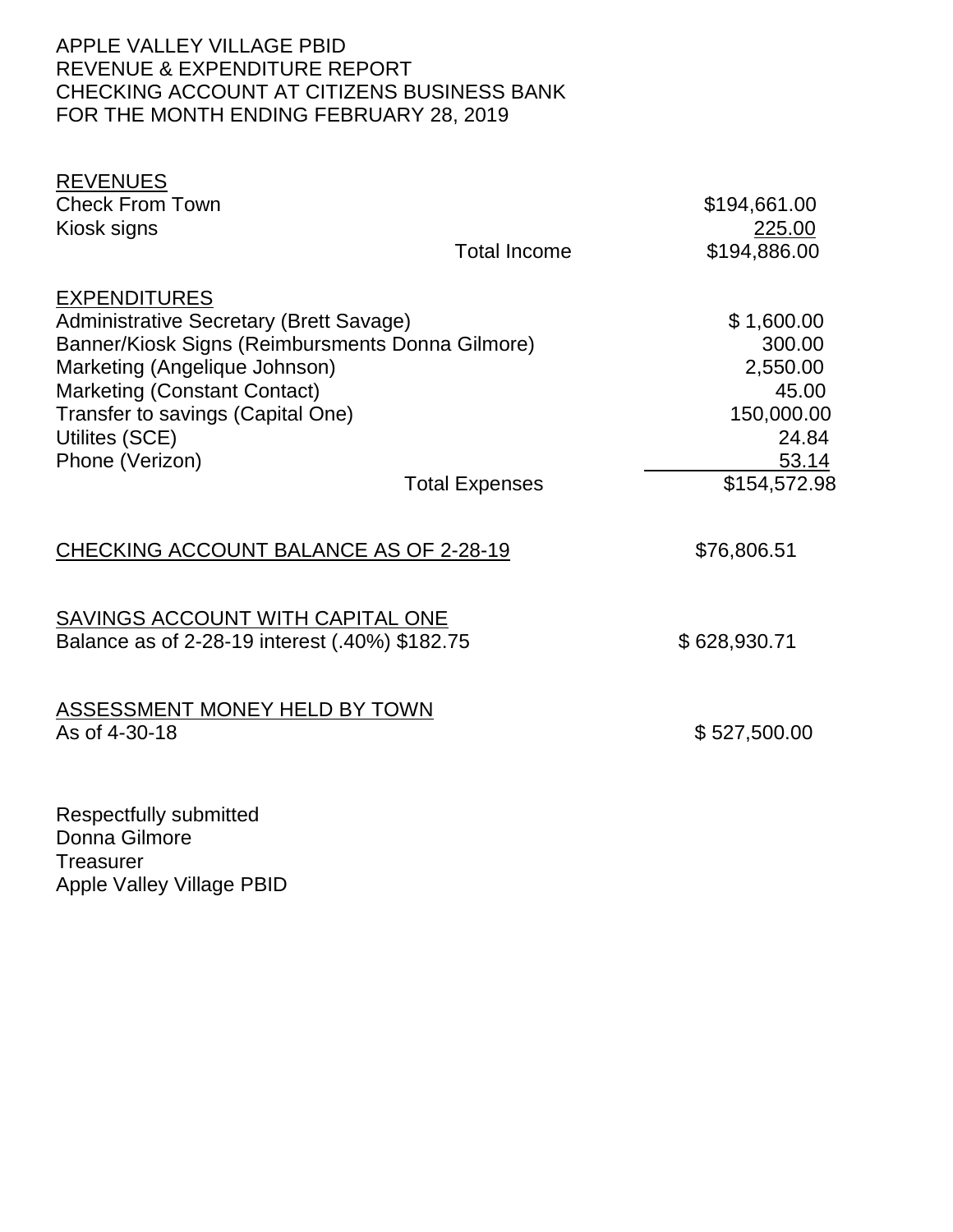#### APPLE VALLEY VILLAGE PBID REVENUE & EXPENDITURE REPORT CHECKING ACCOUNT AT CITIZENS BUSINESS BANK FOR THE MONTH ENDING MARCH 31, 2019

## REVENUES

|                                                                                                                                                                                                                                                                                                                                                  | <b>Total Income</b>   | \$.00                                                                                                  |
|--------------------------------------------------------------------------------------------------------------------------------------------------------------------------------------------------------------------------------------------------------------------------------------------------------------------------------------------------|-----------------------|--------------------------------------------------------------------------------------------------------|
| <b>EXPENDITURES</b><br>Administrative Secretary (Brett Savage)<br>Banner/Kiosk Signs (Reimbursments Donna Gilmore)<br>Banner/Kiosk Signs (Namingit4U)<br>Banner/Kiosk Signs (Hitt Plumbing)<br>Marketing (Angelique Johnson)<br>Marketing (Constant Contact)<br>Marketing (Mojave Copy-mixer postcards)<br>Utilites (Liberty)<br>Phone (Verizon) | <b>Total Expenses</b> | \$1,600.00<br>300.00<br>21.55<br>150.00<br>1,050.00<br>45.00<br>666.73<br>60.17<br>53.15<br>\$3,946.60 |
| CHECKING ACCOUNT BALANCE AS OF 3-31-19                                                                                                                                                                                                                                                                                                           |                       | \$72,859.91                                                                                            |
| SAVINGS ACCOUNT WITH CAPITAL ONE<br>Balance as of 3-31-19 interest (.40%) \$231.29                                                                                                                                                                                                                                                               |                       | \$629,144.00                                                                                           |
| <b>ASSESSMENT MONEY HELD BY TOWN</b><br>As of 4-30-18                                                                                                                                                                                                                                                                                            |                       | \$527,500.00                                                                                           |
| Respectfully submitted<br>$D - 222$                                                                                                                                                                                                                                                                                                              |                       |                                                                                                        |

Donna Gilmore **Treasurer** Apple Valley Village PBID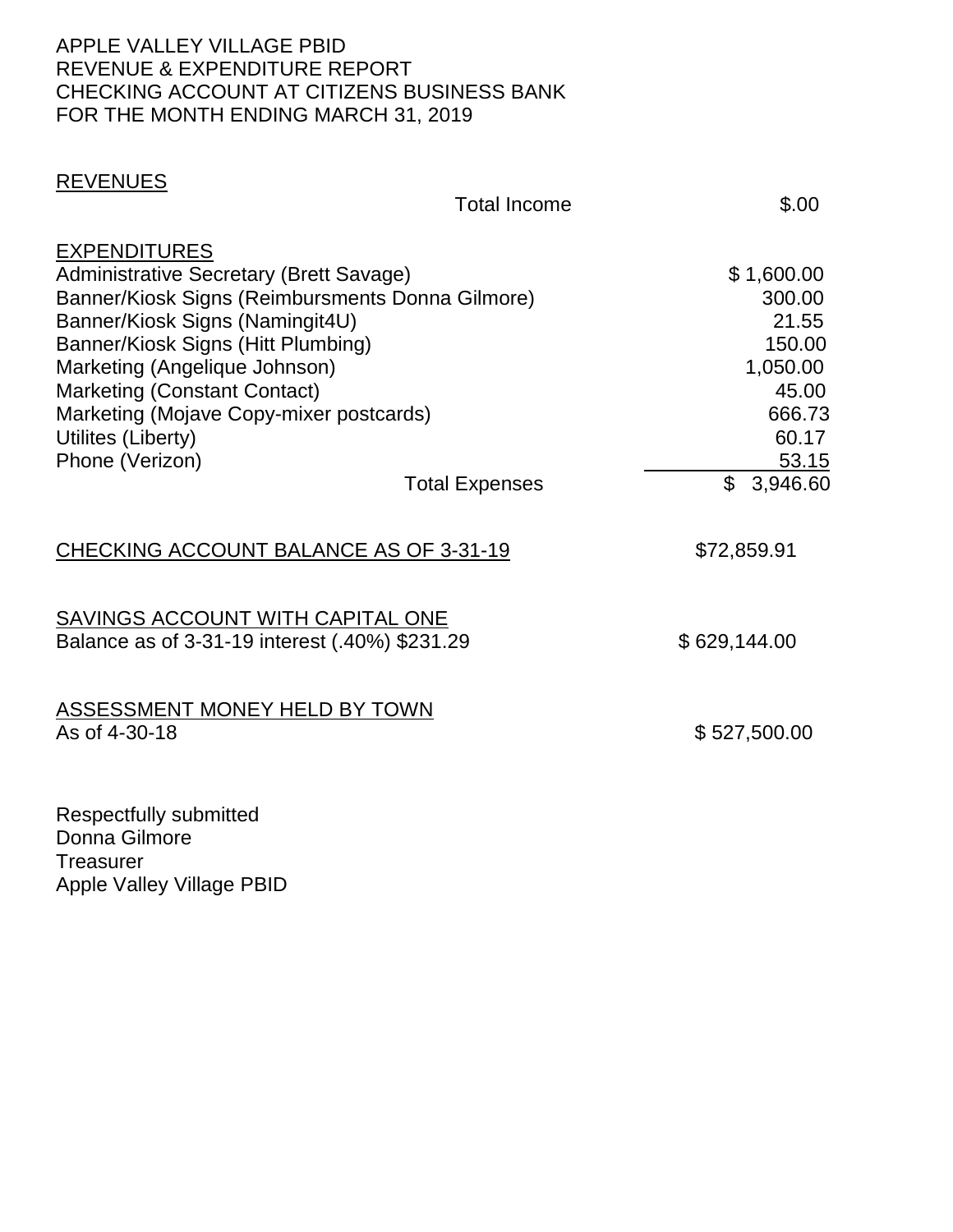#### APPLE VALLEY VILLAGE PBID REVENUE & EXPENDITURE REPORT CHECKING ACCOUNT AT CITIZENS BUSINESS BANK FOR THE MONTH ENDING APRIL 30, 2019

| <b>REVENUES</b><br><b>Transfer of funds</b><br><b>Street Fair</b> | <b>Total Income</b>   | \$230,000.00<br>330.00<br>\$230,330.00 |
|-------------------------------------------------------------------|-----------------------|----------------------------------------|
| <b>EXPENDITURES</b>                                               |                       |                                        |
| <b>Administrative Secretary (Brett Savage)</b>                    |                       | \$1,600.00                             |
| Banner/Kiosk Signs (Reimbursments Donna Gilmore)                  |                       | 300.00                                 |
| Marketing (Optimist Club-flags)                                   |                       | 1,000.00                               |
| Marketing (Apple Valley Community Resourse Foundation)            |                       | 1,000.00                               |
| Marketing (Angelique Johnson)                                     |                       | 1,050.00                               |
| Marketing (Go Daddy domain renewal)                               |                       | 61.51                                  |
| Marketing (Town of Apple Valley services)                         |                       | 2,706.00                               |
| <b>Marketing Events (Rusty Bull-mixer)</b>                        |                       | 360.00                                 |
| Marketing Events (health permit street fair)                      |                       | 303.40                                 |
| Marketing (Angelique Johnson-directory)                           |                       | 2,050.00                               |
| <b>Marketing (Constant Contact)</b>                               |                       | 45.00                                  |
| Marketing Events (Angelique Johnson-street fair)                  |                       | 2,250.00                               |
| Marketing Events (CBS radio ads)                                  |                       | 1,560.00                               |
| Marketing Events (El Dorado radio ads)                            |                       | 2,090.00                               |
| Utilites (SCE)                                                    |                       | 18.91                                  |
| Capital Improvements (Town of Apple Valley-Johns Glenn Rd)        |                       | 226,945.90                             |
| Phone (Verizon)                                                   |                       | 53.10                                  |
|                                                                   | <b>Total Expenses</b> | \$243,393.82                           |
| CHECKING ACCOUNT BALANCE AS OF 4-30-19                            |                       | \$59,911.09                            |
| <b>SAVINGS ACCOUNT WITH CAPITAL ONE</b>                           |                       |                                        |
| Balance as of 4-30-19 interest (.40%) \$140.95                    |                       | \$399,285.00                           |
|                                                                   |                       |                                        |
| ASSESSMENT MONEY HELD BY TOWN                                     |                       |                                        |
| As of 3-31-19                                                     |                       | \$310,672.27                           |
| <b>Respectfully submitted</b>                                     |                       |                                        |
| Donna Gilmore                                                     |                       |                                        |
| <b>Treasurer</b>                                                  |                       |                                        |
| Apple Valley Village PBID                                         |                       |                                        |